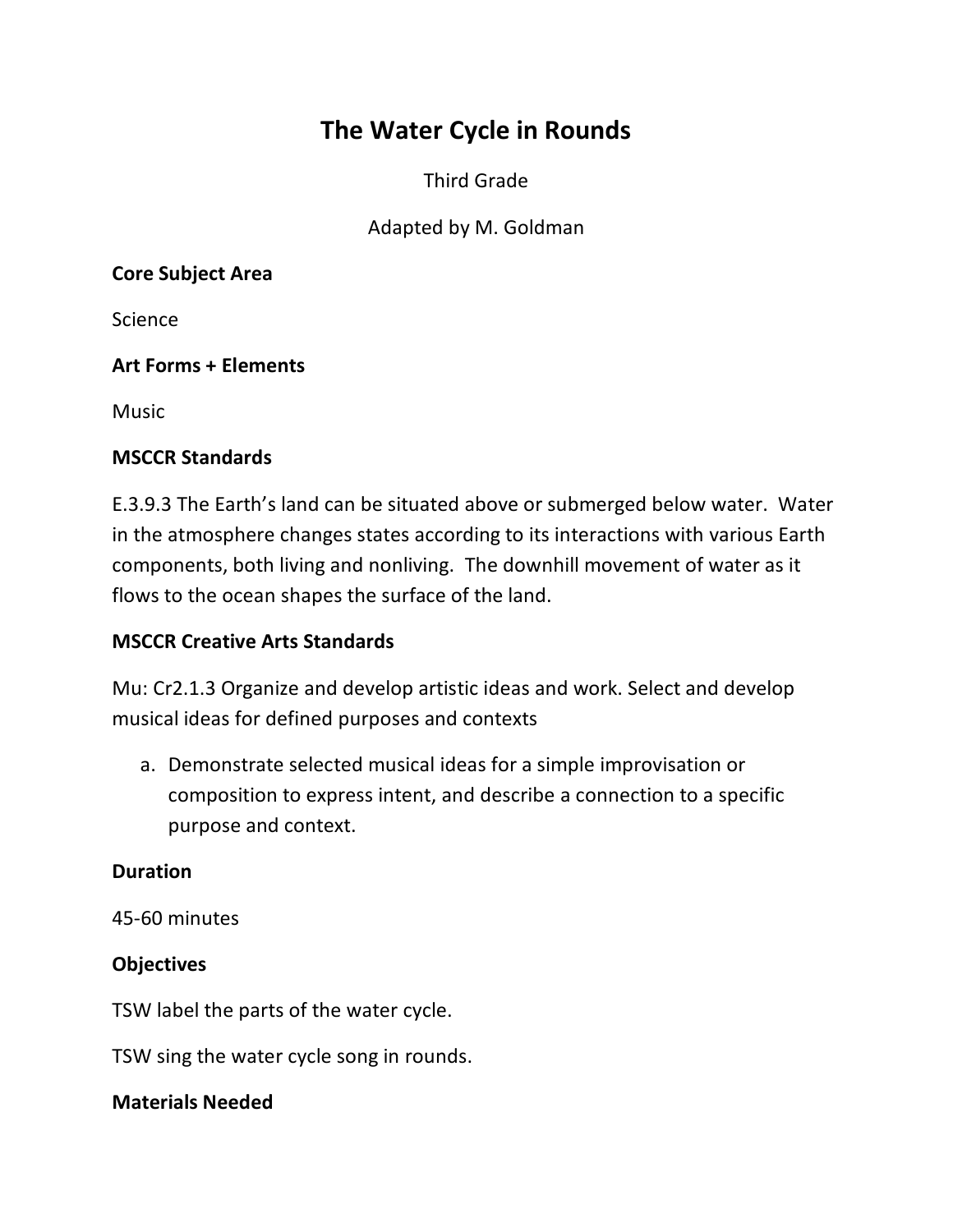Water cycle worksheet to label with students.

Prior introduction to the parts of the water cycle.

Song sheets

#### **Vocabulary-**

water cycle

precipitation

evaporation

condensation

vapor

round

forte

piano

#### **Lesson Sequence**

- 1. Introduce the water cycle and meanings of the science vocabulary words.
- 2. To help you remember the order of the cycle, we will sing "Water Travels in a Cycle" to the tune of She'll Be Coming Round the Mountain. (Song sheet included)
- 3. The teacher will help students become familiar with the song after a couple of practices. Students will need to be confident.
- 4. The teacher will explain that in different areas of the world, the water cycle may be at different stages. For example, it could be precipitating in our town, yet evaporation may be happening in California. The water cycle remains the same everywhere but is at different stages. Songs can be sung like this. The words and melody do not change, yet they may be at different stages - when sung in a round.